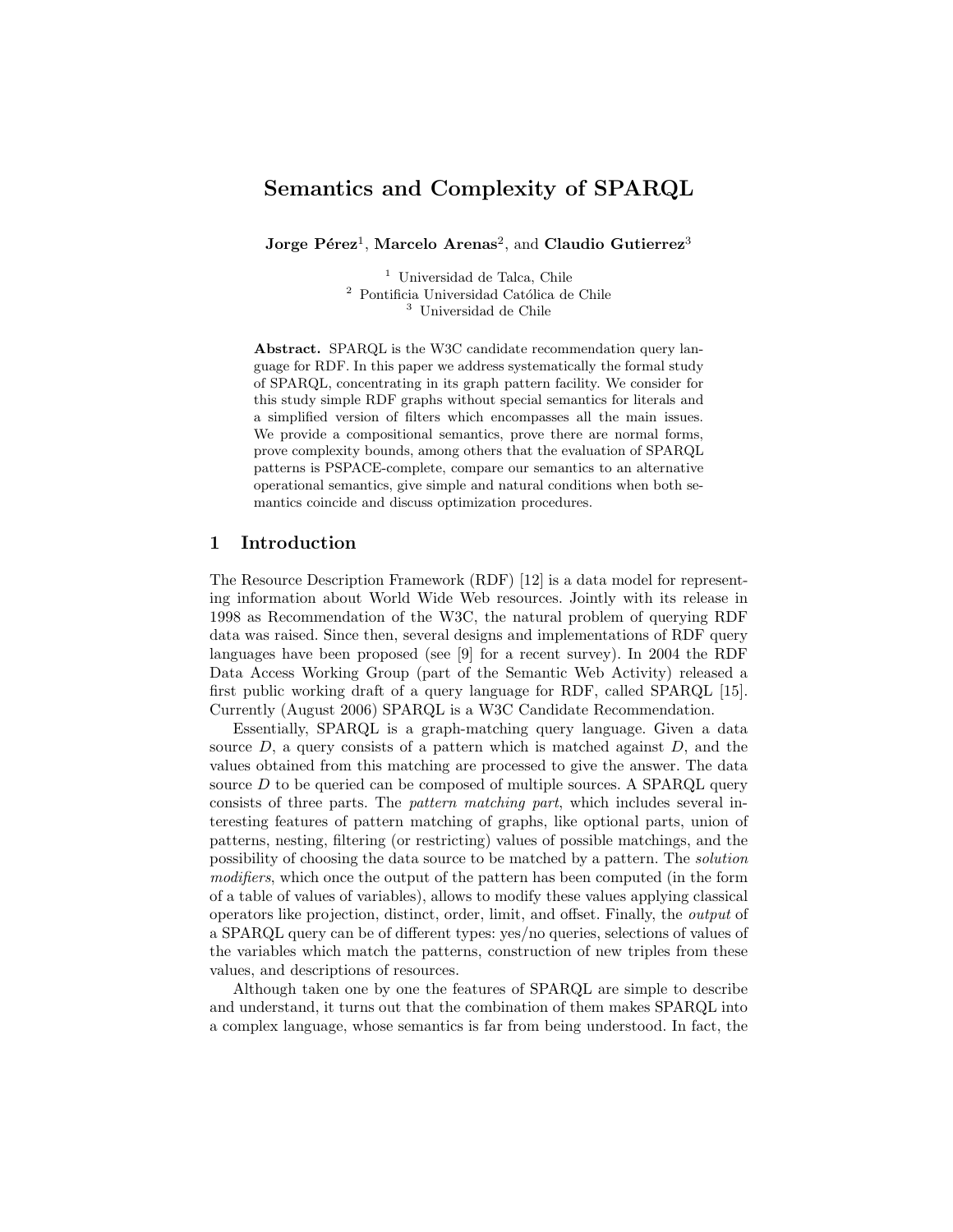semantics of SPARQL currently given in the document [15], as we show in this paper, does not cover all the complexities brought by the constructs involved in SPARQL, and includes ambiguities, gaps and features difficult to understand. The interpretations of the examples and the semantics of cases not covered in [15] are currently matter of long discussions in the W3C mailing lists.

The natural conclusion is that work on formalization of the semantics of SPARQL is needed. A formal approach to this subject is beneficial for several reasons, including to serve as a tool to identify and derive relations among the constructors, identify redundant and contradicting notions, and to study the complexity, expressiveness, and further natural database questions like rewriting and optimization. To the best of our knowledge, there is no work today addressing this formalization systematically. There are proposals addressing partial aspects of the semantics of some fragments of SPARQL. There is also some work addressing formal issues of the semantics of query languages for RDF which can be of use for SPARQL. In fact, SPARQL shares several constructs with other proposals of query languages for RDF. In the related work section, we discuss these developments in more detail. None of these works, nevertheless, covers the problems posed by the core constructors of SPARQL from the syntactic, semantic, algorithmic and computational complexity point of view, which is the subject of this paper.

Contributions An in depth analysis of the semantics benefits from abstracting some features, which although relevant, in a first stage tend to obscure the interplay of the basic constructors used in the language. One of our main goals was to isolate a core fragment of SPARQL simple enough to be the subject matter of a formal analysis, but which is expressive enough to capture the core complexities of the language. In this direction, we chose the graph pattern matching facility, which is additionally one of the most complex parts of the language. The fragment isolated consists of the grammar of patterns restricted to queries on one dataset (i.e. not considering the dataset graph pattern) over simple RDF graphs, not considering RDF/S vocabulary and without special semantics for literals. There are other two sources of abstractions which do not alter in essential ways SPARQL: we use set semantics as opposed to the bag semantics implied in the document of the W3C, and we avoid blanks in the syntax of patterns, because in our fragment can be replaced by variables [8, 4].

The contributions of this paper are:

- A streamlined version of the core fragment of SPARQL with precise syntax and semantics. A formal version of SPARQL helps clarifying cases where the current English-wording semantics gives little information, identify areas of problems and permits to propose solutions.
- We present a compositional semantics for patterns in SPARQL, prove that there is a notion of normal form for graph patterns, and indicate optimization procedures and rules for the operators based on them.
- We give thorough analysis of the computational complexity of the fragment. Among other bounds, we prove that the complexity of evaluation of SPARQL general graph patterns is PSPACE-complete even without filter conditions.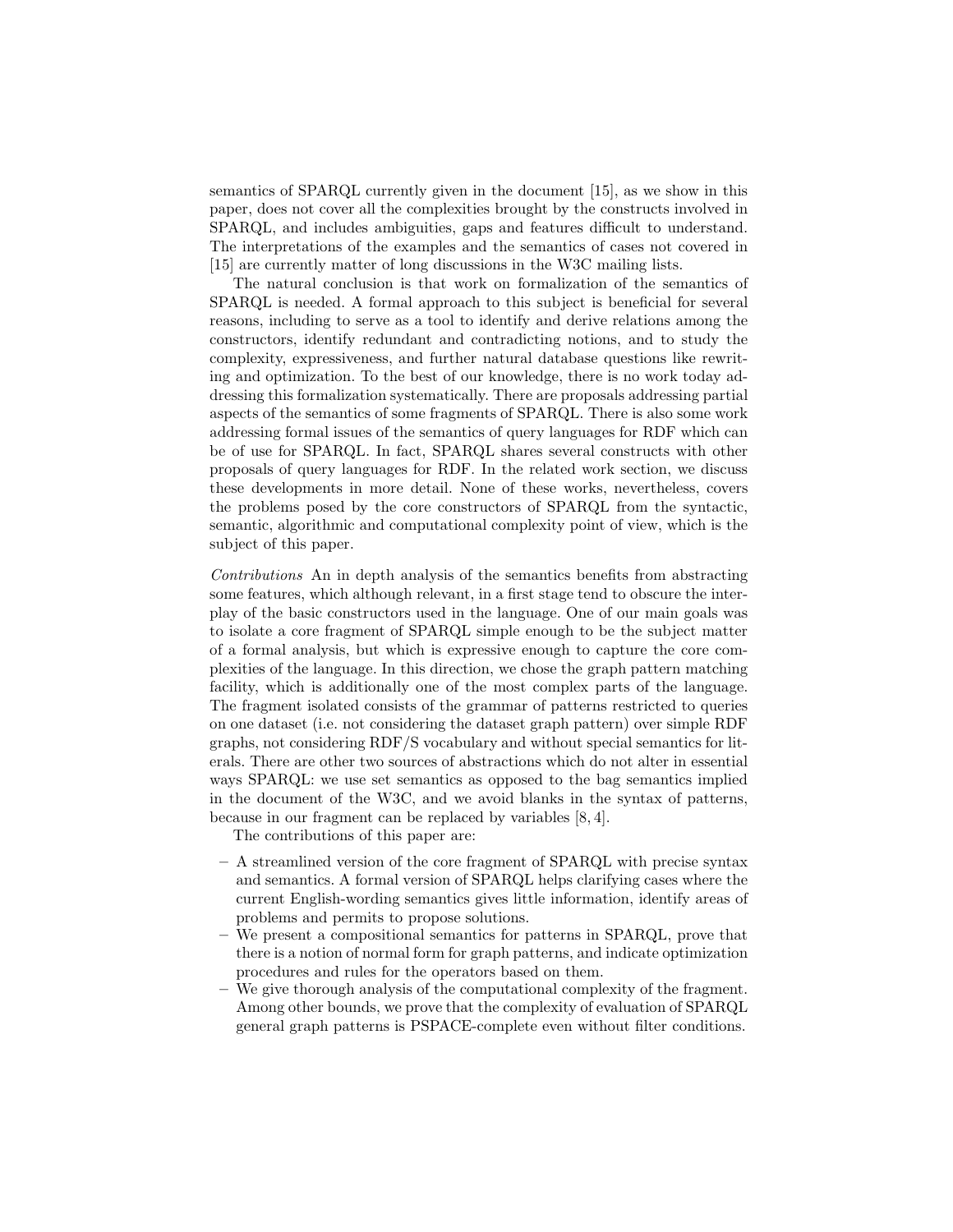– We formalize a natural procedural semantics which is implicitly used by developers. We compare these two semantics, the operational and the compositional mentioned above. We show that putting some slight and reasonable syntactic restrictions on the scope of variables, they coincide, thus isolating a natural fragment having a clear semantics and an efficient evaluation procedure.

Organization of the paper Section 2 presents a formalized algebraic syntax and a compositional semantics for SPARQL. Section 3 presents the complexity study of the fragment considered. Section 4 presents and in depth discussion of graph patterns not including the UNION operator. Finally, Section 5 discusses related work and gives some concluding remarks.

## 2 Syntax and Semantics of SPARQL

In this section, we give an algebraic formalization of the core fragment of SPARQL over simple RDF, that is, RDF without RDFS vocabulary and literal rules. This allows us to take a close look at the core components of the language and identify some of its fundamental properties (for details on RDF formalization see [8], or [13] for a complete reference including RDFS vocabulary).

Assume there are pairwise disjoint infinite sets  $I, B$ , and  $L$  (IRIs, Blank nodes, and literals). A triple  $(s, p, o) \in (I \cup B) \times I \times (I \cup B \cup L)$  is called an *RDF* triple. In this tuple, s is the subject, p the predicate and o the object. We denote by IL the union  $I \cup L$ , and by T the union  $I \cup B \cup L$ . Assume additionally the existence of an infinite set  $V$  of variables disjoint from the above sets.

Definition 1. An RDF graph [11] is a set of RDF triples. In our context, we refer to an RDF graph as an RDF dataset, or simply a dataset.

### 2.1 Syntax of SPARQL graph pattern expressions

In order to avoid ambiguities in the parsing, we present the syntax of SPARQL graph patterns in a more traditional algebraic way, using the binary operators UNION, AND and OPT, and FILTER. We fully parenthesize expressions and make explicit the left associativity of OPT (OPTIONAL) and the precedence of AND over OPT implicit in [15].

A SPARQL graph pattern expression is defined recursively as follows:

- (1) A tuple from  $(IL\cup V)\times (I\cup V)\times (IL\cup V)$  is a graph pattern (a *triple pattern*).
- (2) If  $P_1$  and  $P_2$  are graph patterns, then expressions  $(P_1 \text{ AND } P_2)$ ,  $(P_1 \text{ OPT } P_2)$ , and  $(P_1$  UNION  $P_2$ ) are graph patterns.
- (3) If  $P$  is a graph pattern and  $R$  is a SPARQL built-in condition, then the expression  $(P$  FILTER  $R)$  is a graph pattern.

A SPARQL *built-in* condition is constructed using elements of the set  $V \cup IL$ and constants, logical connectives  $(\neg, \land, \lor)$ , inequality symbols  $(\leq, \leq, \geq)$ ,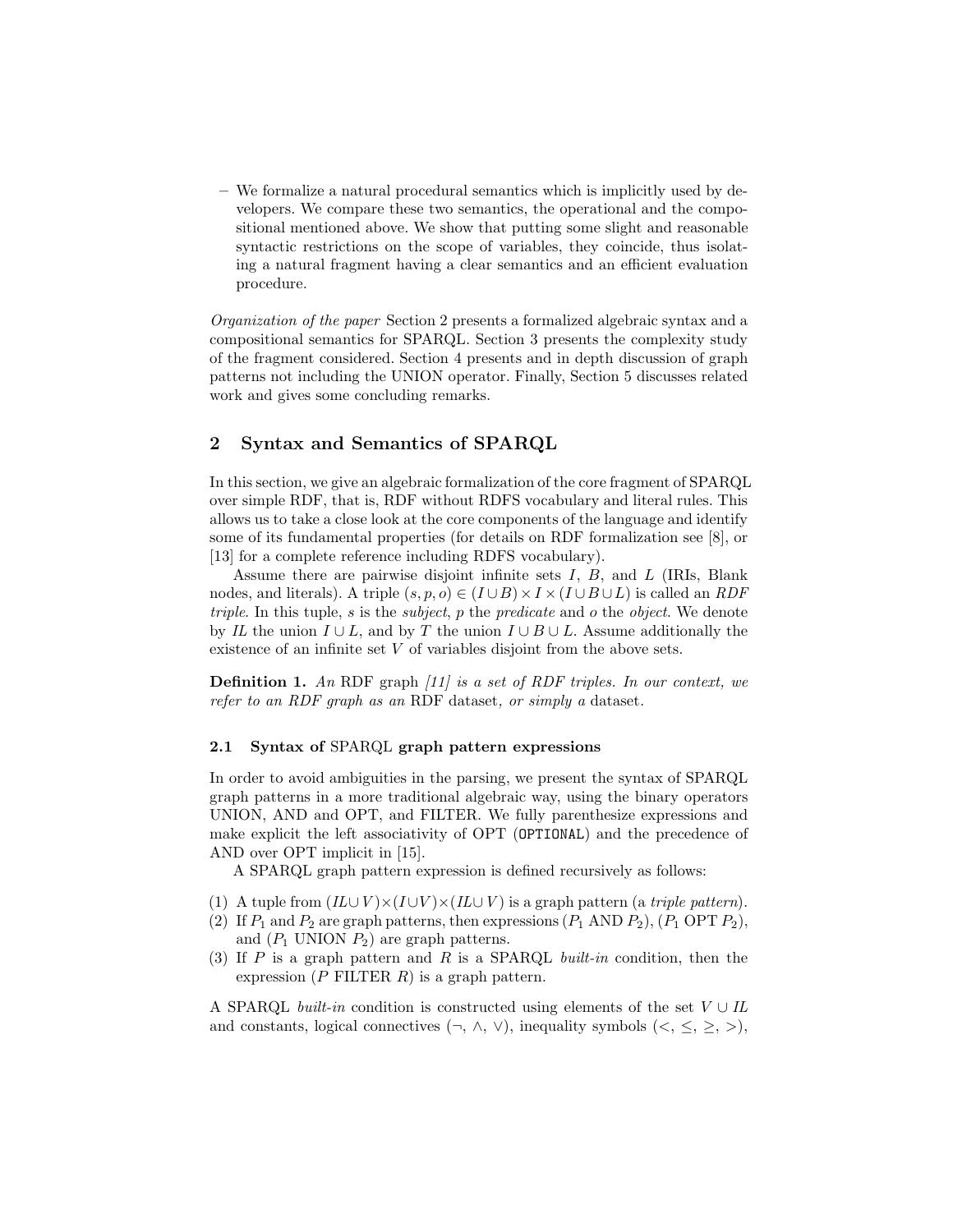the equality symbol  $(=)$ , unary predicates like bound, isBlank, and isIRI, plus other features (see [15] for a complete list).

In this paper, we restrict to the fragment of filters where the built-in condition is a Boolean combination of terms constructed by using = and bound, that is:

- (1) If  $?X, ?Y \in V$  and  $c \in I \cup L$ , then bound $(?X), ?X = c$  and  $?X = ?Y$  are built-in conditions.
- (2) If  $R_1$  and  $R_2$  are built-in conditions, then  $(\neg R_1)$ ,  $(R_1 \vee R_2)$  and  $(R_1 \wedge R_2)$ are built-in conditions.

Additionally, we assume that for (P FILTER R) the condition  $\text{var}(R) \subseteq \text{var}(P)$ holds, where  $var(R)$  and  $var(P)$  are the sets of variables occurring in R and P, respectively. Variables in R not occurring in P bring issues that are not computationally desirable. Consider the example of a built in condition R defined as  $?X = ?Y$  for two variables not occurring in P. What should be the result of evaluating  $(P$  FILTER  $R$ )? We decide not to address this discussion here.

#### 2.2 Semantics of SPARQL graph pattern expressions

To define the semantics of SPARQL graph pattern expressions, we need to introduce some terminology. A mapping  $\mu$  from V to T is a partial function  $\mu: V \to T$ . Abusing notation, for a triple pattern t we denote by  $\mu(t)$  the triple obtained by replacing the variables in t according to  $\mu$ . The domain of  $\mu$ , dom( $\mu$ ), is the subset of V where  $\mu$  is defined. Two mappings  $\mu_1$  and  $\mu_2$  are *compatible* when for all  $x \in \text{dom}(\mu_1) \cap \text{dom}(\mu_2)$ , it is the case that  $\mu_1(x) = \mu_2(x)$ , i.e. when  $\mu_1 \cup \mu_2$ is also a mapping. Note that two mappings with disjoint domains are always compatible, and that the empty mapping (i.e. the mapping with empty domain)  $\mu_{\emptyset}$  is compatible with any other mapping. Let  $\Omega_1$  and  $\Omega_2$  be sets of mappings. We define the join of, the union of and the difference between  $\Omega_1$  and  $\Omega_2$  as:

 $\Omega_1 \Join \Omega_2 = {\mu_1 \cup \mu_2 \mid \mu_1 \in \Omega_1, \mu_2 \in \Omega_2 \text{ are compatible mappings}}$ 

- $\Omega_1 \cup \Omega_2 = {\mu \mid \mu \in \Omega_1 \text{ or } \mu \in \Omega_2},$
- $\Omega_1 \setminus \Omega_2 = {\mu \in \Omega_1 \mid \text{ for all } \mu' \in \Omega_2, \mu \text{ and } \mu' \text{ are not compatible}}.$

Based on the previous operators, we define the left outer-join as:

$$
\Omega_1 \rtimes \Omega_2 = (\Omega_1 \rtimes \Omega_2) \cup (\Omega_1 \backslash \Omega_2).
$$

We are ready to define the semantics of graph pattern expressions as a function  $\lbrack \cdot \rbrack_D$  which takes a pattern expression and returns a set of mappings. We follow the approach in [8] defining the semantics as the set of mappings that matches the dataset D.

**Definition 2.** Let D be an RDF dataset over T, t a triple pattern and  $P_1, P_2$ graph patterns. Then the evaluation of a graph pattern over D, denoted by  $[\![\cdot]\!]_D$ , is defined recursively as follows:

(1)  $[[t]]_D = {\mu \mid \text{dom}(\mu) = \text{var}(t) \text{ and } \mu(t) \in D}$ , where  $\text{var}(t)$  is the set of variables occurring in t.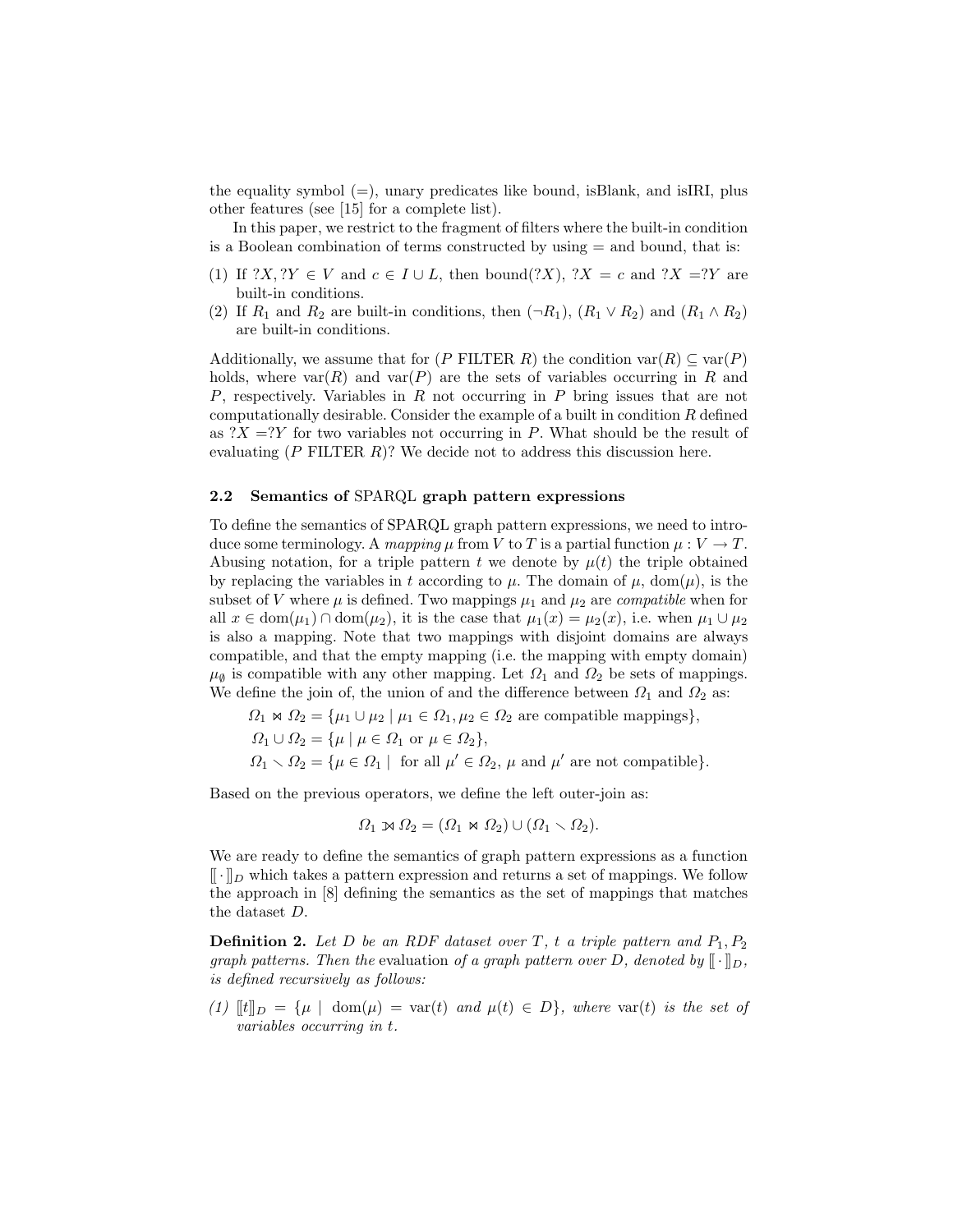- (2)  $[(P_1 \text{ AND } P_2)]_D = [[P_1]]_D \bowtie [[P_2]]_D$ .
- (3)  $[[ (P_1 \text{ OPT } P_2)]]_D = [[P_1]]_D \rtimes [[P_2]]_D.$
- (4)  $[[ (P_1 \text{ UNION } P_2)]]_D = [[P_1]]_D \cup [[P_2]]_D.$

Consider pattern expression ( $P_1$  OPT  $P_2$ ) and let  $\mu_1$  be a mapping in  $[[P_1]]_D$ . If there exists a mapping  $\mu_2 \in [P_2]_D$  such that  $\mu_1$  and  $\mu_2$  are compatible, then  $\mu_1 \cup \mu_2$  belongs to  $[[ (P_1 \text{ OPT } P_2)]]_D$ . But if no such a mapping  $\mu_2$  exists, then  $\mu_1$  belongs to  $[(P_1 \text{ OPT } P_2)]]_D$ . Thus, operator OPT (optional) allows information to be added to a mapping  $\mu$  if the information is available, instead of just rejecting  $\mu$  whenever some part of the pattern does not match.

The semantics of FILTER expressions goes as follows. Given a mapping  $\mu$ and a built-in condition R, we say that  $\mu$  satisfies R, denoted by  $\mu \models R$ , if:

- (1) R is bound(?X) and  $?X \in \text{dom}(\mu);$
- (2) R is  $?X = c, ?X \in \text{dom}(\mu)$  and  $\mu(?X) = c;$
- (3) R is  $?X = ?Y$ ,  $?X \in \text{dom}(\mu)$ ,  $?Y \in \text{dom}(\mu)$  and  $\mu(?X) = \mu(?Y)$ ;
- (4) R is  $(\neg R_1)$ ,  $R_1$  is a built-in condition, and it is not the case that  $\mu \models R_1$ ;
- (5) R is  $(R_1 \vee R_2)$ ,  $R_1$  and  $R_2$  are built-in conditions, and  $\mu \models R_1$  or  $\mu \models R_2$ ;
- (6) R is  $(R_1 \wedge R_2)$ ,  $R_1$  and  $R_2$  are built-in conditions,  $\mu \models R_1$  and  $\mu \models R_2$ .

**Definition 3.** Given an RDF dataset D and a FILTER expression (P FILTER R),

 $[[(P \text{ FILTER } R)]]_D = {\mu \in [P]_D | \mu \models R}.$ 

Example 1. Consider the RDF dataset D:

| $D = \{ (B_1, name,$                           | paul),     | $(B_1, \mathrm{phone},$ | 777-3426),                                       |  |
|------------------------------------------------|------------|-------------------------|--------------------------------------------------|--|
| $(B_2, name,$                                  | john),     | $(B_2, \text{ email},$  | john@acd.edu),                                   |  |
| $(B_3, name,$                                  | george),   |                         | $(B_3, \text{ webPage}, \text{www.george.edu}),$ |  |
| $(B_4, name,$                                  | $ringo$ ), | $(B_4, \text{ email},$  | ringo@acd.edu),                                  |  |
| $(B_4, \text{webPage}, \text{www.starr.edu}),$ |            | $(B_4, \mathrm{phone},$ | $888 - 4537$ .                                   |  |

The following are graph pattern expressions and their evaluations over D according to the above semantics:

(1)  $P_1 = ((?A, \text{ email}, ?E) \text{ OPT } (?A, \text{webPage}, ?W))$ . Then

|                   |  | 7 F.                         | $^{\prime\prime}$                           |
|-------------------|--|------------------------------|---------------------------------------------|
| $[ P_1 ]  _{D} =$ |  | $\mu_1$ : $B_2$ john@acd.edu |                                             |
|                   |  |                              | $\mu_2$ : $B_4$ ringo@acd.edu www.starr.edu |

(2)  $P_2 = (((?A, name, ?N) OPT (?A, email, ?E)) OPT (?A, webPage, ?W)).$  Then

|               |  |                        | ' F                               | ٠IJ                                               |
|---------------|--|------------------------|-----------------------------------|---------------------------------------------------|
|               |  | $\mu_1: B_1$ paul      |                                   |                                                   |
| $[[P_2]]_D =$ |  |                        | $\mu_2$ : $B_2$ john john@acd.edu |                                                   |
|               |  | $\mu_3$ : $B_3$ george |                                   | www.george.edu                                    |
|               |  |                        |                                   | $\mu_4$ : $B_4$ ringo ringo@acd.edu www.starr.edu |

(3)  $P_3 = ((?A, name, ?N) OPT ((?A, email, ?E) OPT (?A, webPage, ?W))).$  Then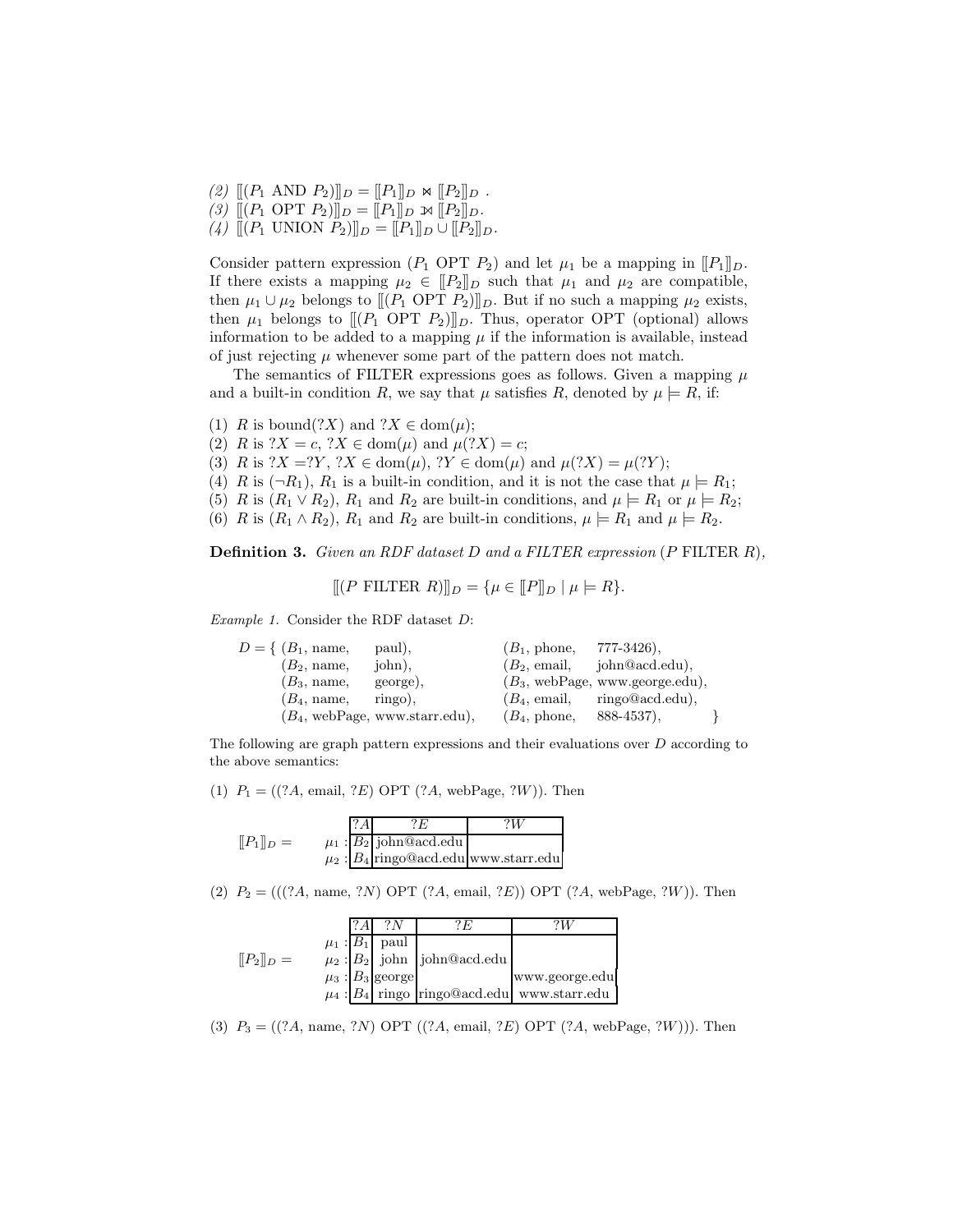|                               |  | ?N                     | ? F.                                              |  |
|-------------------------------|--|------------------------|---------------------------------------------------|--|
|                               |  | $\mu_1$ : $B_1$ paul   |                                                   |  |
| $[$ [P <sub>3</sub> ][ $_D =$ |  |                        | $\mu_2$ : $B_2$ john john@acd.edu                 |  |
|                               |  | $\mu_3$ : $B_3$ george |                                                   |  |
|                               |  |                        | $\mu_4$ : $B_4$ ringo ringo@acd.edu www.starr.edu |  |

Note the difference between  $[[P_2]]_D$  and  $[[P_3]]_D$ . These two examples show that  $[[(A \text{ OPT } B) \text{ OPT } C)]|_D \neq [[(A \text{ OPT } (B \text{ OPT } C))]_D$  in general.

(4)  $P_4 = ((?A, name, ?N) AND ((?A, email, ?E) UNION (?A, webPage, ?W))).$  Then

|                      |  |                        | , F                                 |                |
|----------------------|--|------------------------|-------------------------------------|----------------|
|                      |  |                        | $\mu_1$ : $B_2$ john john@acd.edu   |                |
| $[$ [ $P_4$ ] $_D =$ |  | $\mu_2$ : $B_3$ george |                                     | www.george.edu |
|                      |  |                        | $\mu_3$ : $B_4$ ringo ringo@acd.edu |                |
|                      |  | $\mu_4$ : $B_4$ ringo  |                                     | www.starr.edu  |

(5)  $P_5 = (((?A, name, ?N) OPT (?A, phone, ?P)) FILTER \neg bound(?P)).$  Then

|               | 1? AT | ?N                     | 12P |
|---------------|-------|------------------------|-----|
| $[[P_5]]_D =$ |       | $\mu_1$ : $B_2$ john   |     |
|               |       | $\mu_2$ : $B_3$ george |     |

### 2.3 A simple normal form for graph patterns

We say that two graph pattern expressions  $P_1$  and  $P_2$  are *equivalent*, denoted by  $P_1 \equiv P_2$ , if  $[[P_1]]_D = [[P_2]]_D$  for every RDF dataset D.

**Proposition 1.** Let  $P_1$ ,  $P_2$  and  $P_3$  be graph pattern expressions and R a built-in condition. Then:

(1) AND and UNION are associative and commutative.

(2)  $(P_1 \text{ AND } (P_2 \text{ UNION } P_3)) \equiv ((P_1 \text{ AND } P_2) \text{ UNION } (P_1 \text{ AND } P_3)).$ 

(3)  $(P_1 \text{ OPT } (P_2 \text{ UNION } P_3)) \equiv ((P_1 \text{ OPT } P_2) \text{ UNION } (P_1 \text{ OPT } P_3)).$ 

(4) ((P<sub>1</sub> UNION P<sub>2</sub>) OPT  $P_3$ )  $\equiv$  ((P<sub>1</sub> OPT P<sub>3</sub>) UNION (P<sub>2</sub> OPT P<sub>3</sub>)).

(5) ( $(P_1$  UNION  $P_2$ ) FILTER  $R$ )  $\equiv$  ( $(P_1$  FILTER  $R$ ) UNION  $(P_2$  FILTER  $R$ )).

The application of the above equivalences permits to translate any graph pattern into an equivalent one of the form:

 $P_1$  UNION  $P_2$  UNION  $P_3$  UNION  $\cdots$  UNION  $P_n$ , (1)

where each  $P_i$  ( $1 \leq i \leq n$ ) is a UNION-free expression. In Section 4, we study UNION-free graph pattern expressions.

## 3 Complexity of Evaluating Graph Pattern Expressions

A fundamental issue in every query language is the complexity of query evaluation and, in particular, what is the influence of each component of the language in this complexity. In this section, we address these issues for graph pattern expressions.

As it is customary when studying the complexity of the evaluation problem for a query language, we consider its associated decision problem. We denote this problem by EVALUATION and we define it as follows: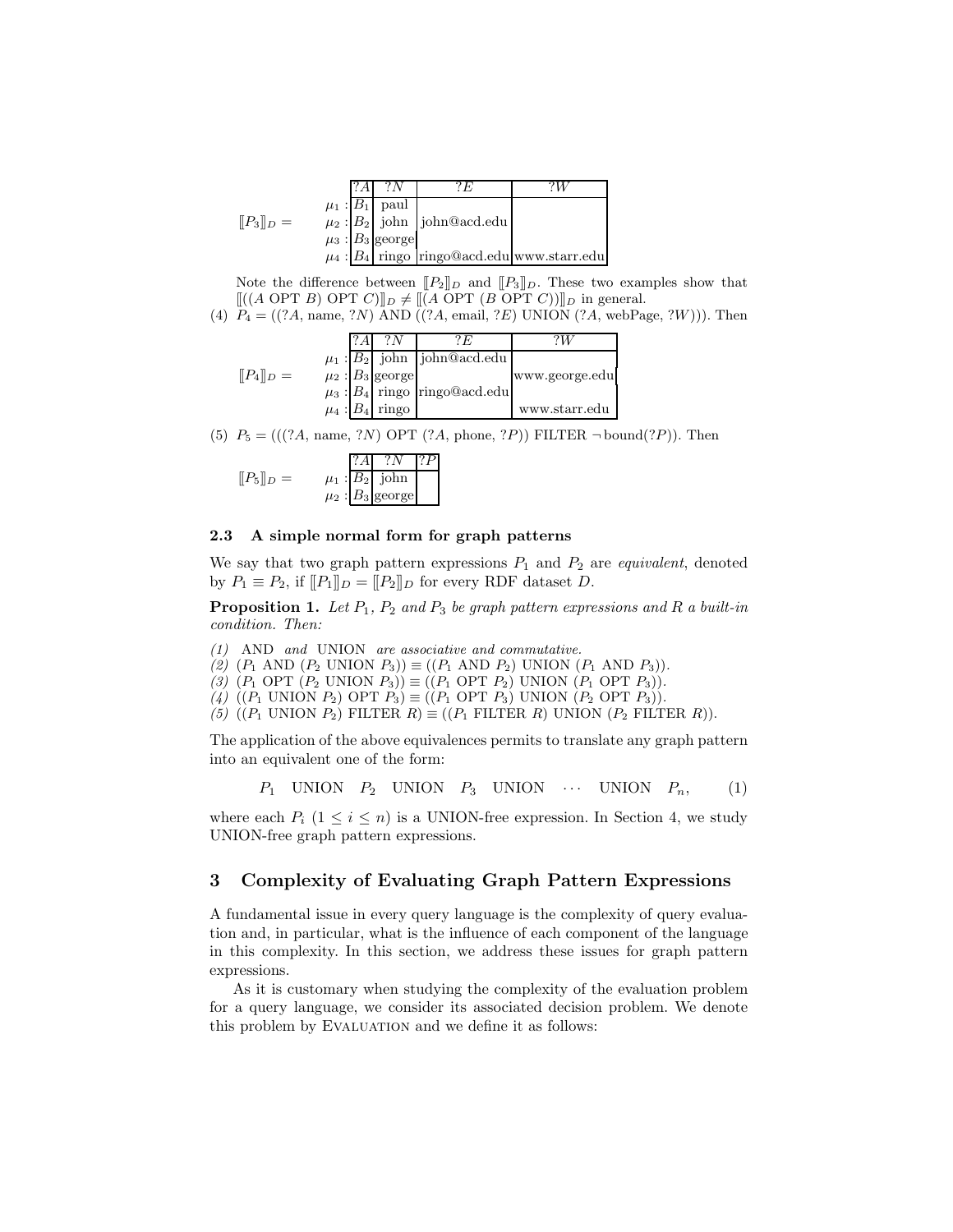INPUT : An RDF dataset D, a graph pattern P and a mapping  $\mu$ . QUESTION : Is  $\mu \in [P]_D$ ?

We start this study by considering the fragment consisting of graph pattern expressions constructed by using only AND and FILTER operators. This simple fragment is interesting as it does not use the two most complicated operators in SPARQL, namely UNION and OPT. Given an RDF dataset D, a graph pattern P in this fragment and a mapping  $\mu$ , it is possible to efficiently check whether  $\mu \in [P]_D$  by using the following algorithm. First, for each triple t in P, verify whether  $\mu(t) \in D$ . If this is not the case, then return *false*. Otherwise, by using a bottom-up approach, verify whether the expression generated by instantiating the variables in P according to  $\mu$  satisfies the FILTER conditions in P. If this is the case, then return  $true$ , else return  $false$ . Thus, we conclude that:

**Theorem 1.** EVALUATION can be solved in time  $O(|P| \cdot |D|)$  for graph pattern expressions constructed by using only AND and FILTER operators.

We continue this study by adding to the above fragment the UNION operator. It is important to notice that the inclusion of UNION in SPARQL is one of the most controversial issues in the definition of this language. In fact, in the W3C candidate recommendation for SPARQL [15], one can read the following: "The working group decided on this design and closed the disjunction issue without reaching consensus. The objection was that adding UNION would complicate implementation and discourage adoption". In the following theorem, we show that indeed the inclusion of UNION operator makes the evaluation problem for SPARQL considerably harder:

Theorem 2. EVALUATION is NP-complete for graph pattern expressions constructed by using only AND, FILTER and UNION operators.

We conclude this study by adding to the above fragments the OPT operator. This operator is probably the most complicated in graph pattern expressions and, definitively, the most difficult to define. The following theorem shows that the evaluation problem becomes even harder if we include the OPT operator:

Theorem 3. Evaluation is PSPACE-complete for graph pattern expressions.

It is worth mentioning that in the proof of Theorem 3, we actually show that Evaluation remains PSPACE-complete if we consider expressions without FIL-TER conditions, showing that the main source of complexity in SPARQL comes from the combination of UNION and OPT operators.

When verifying whether  $\mu \in [P]_D$ , it is natural to assume that the size of P is considerably smaller that the size of  $D$ . This assumption is very common when studying the complexity of a query language. In fact, it is named data-complexity in the database literature [19] and it is defined as the complexity of the evaluation problem for a fixed query. More precisely, for the case of SPARQL, given a graph pattern expression  $P$ , the evaluation problem for  $P$ , denoted by EVALUATION( $P$ ), has as input an RDF dataset D and a mapping  $\mu$ , and the problem is to verify whether  $\mu \in [P]_D$ . From known results for the data-complexity of first-order logic [19], it is easy to deduce that: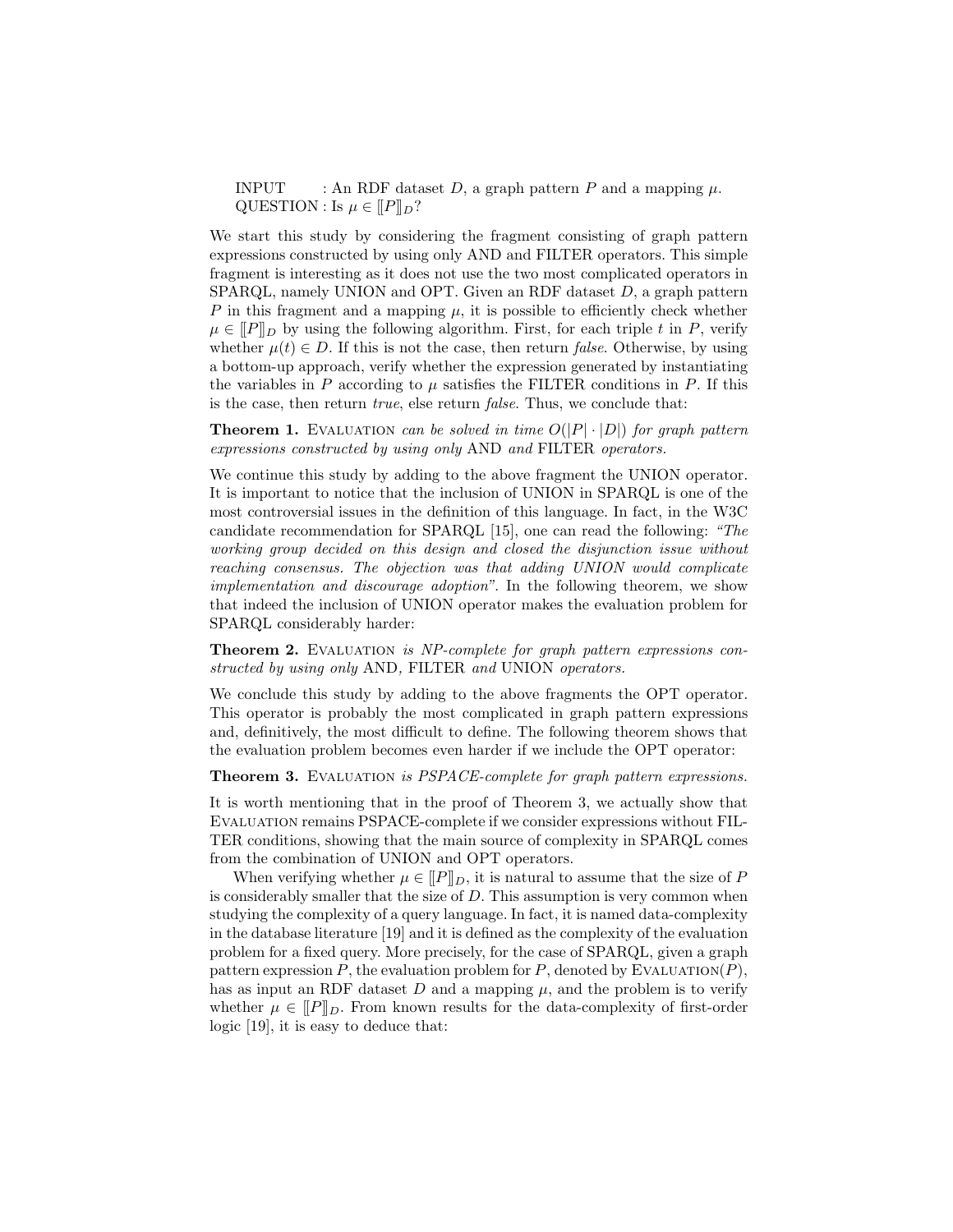**Theorem 4.** EVALUATION(P) is in LOGSPACE for every graph pattern expression P.

## 4 On the Semantics of UNION-free Pattern Expressions

The exact semantics of graph pattern expressions has been largely discussed on the mailing list of the W3C. There seems to be two main approaches proposed to compute answers to a graph pattern expression P. The first uses an operational semantics and consists essentially in the execution of a depth-first traversal of the parse tree of  $P$  and the use of the intermediate results to avoid some computations. This approach is the one followed by ARQ [1] (a language developed by HPLabs) in the cases we test, and by the W3C when evaluating graph pattern expressions containing nested optionals [17]. For instance, the computation of the mappings satisfying  $(A \text{ OPT } (B \text{ OPT } C))$  is done by first computing the mappings that match  $A$ , then checking which of these mappings match  $B$ , and for those who match  $B$  checking whether they also match  $C$  [17]. The second approach, compositional in spirit and the one we advocate here, extends classical conjunctive query evaluation [8] and is based on a bottom up evaluation of the parse tree, borrowing notions of relational algebra evaluation [3, 10] plus some additional features.

As expected, there are queries for which both approaches do not coincide (see Section 4.1 for examples). However, both semantics coincide in most of the "real-life" examples. For instance, for all the queries in the W3C candidate recommendation for SPARQL, both semantics coincide [15]. Thus, a natural question is what is the exact relationship between the two approaches mentioned above and, in particular, whether there is a "natural" condition under which both approaches coincide. In this section, we address these questions: Section 4.1 formally introduces the depth-first approach, discusses some issues concerning it, and presents queries for which the two semantics do not coincide; Section 4.2 identifies a natural and simple condition under which these two semantics are equivalent; Section 4.3 defines a normal form and simple optimization procedures for patterns satisfying the condition of Section 4.2

Based on the results of Section 2.3, we concentrate in the critical fragment of UNION-free graph pattern expressions.

#### 4.1 A depth-first approach to evaluate graph pattern expressions

As we mentioned earlier, one alternative to evaluate graph pattern expressions is based on a "greedy" approach that computes the mappings satisfying a graph pattern expression  $P$  by traversing the parse tree of  $P$  in a depth-first manner and using the intermediate results to avoid some computations. This evaluation includes at each stage three parameters: the dataset, the subtree pattern of  $P$  to be evaluated, and a set of mappings already collected. Formally, given an RDF dataset D, the evaluation of pattern P with the set of mappings  $\Omega$ , denoted by  $Eval_D(P, \Omega)$ , is a recursive function defined as follows: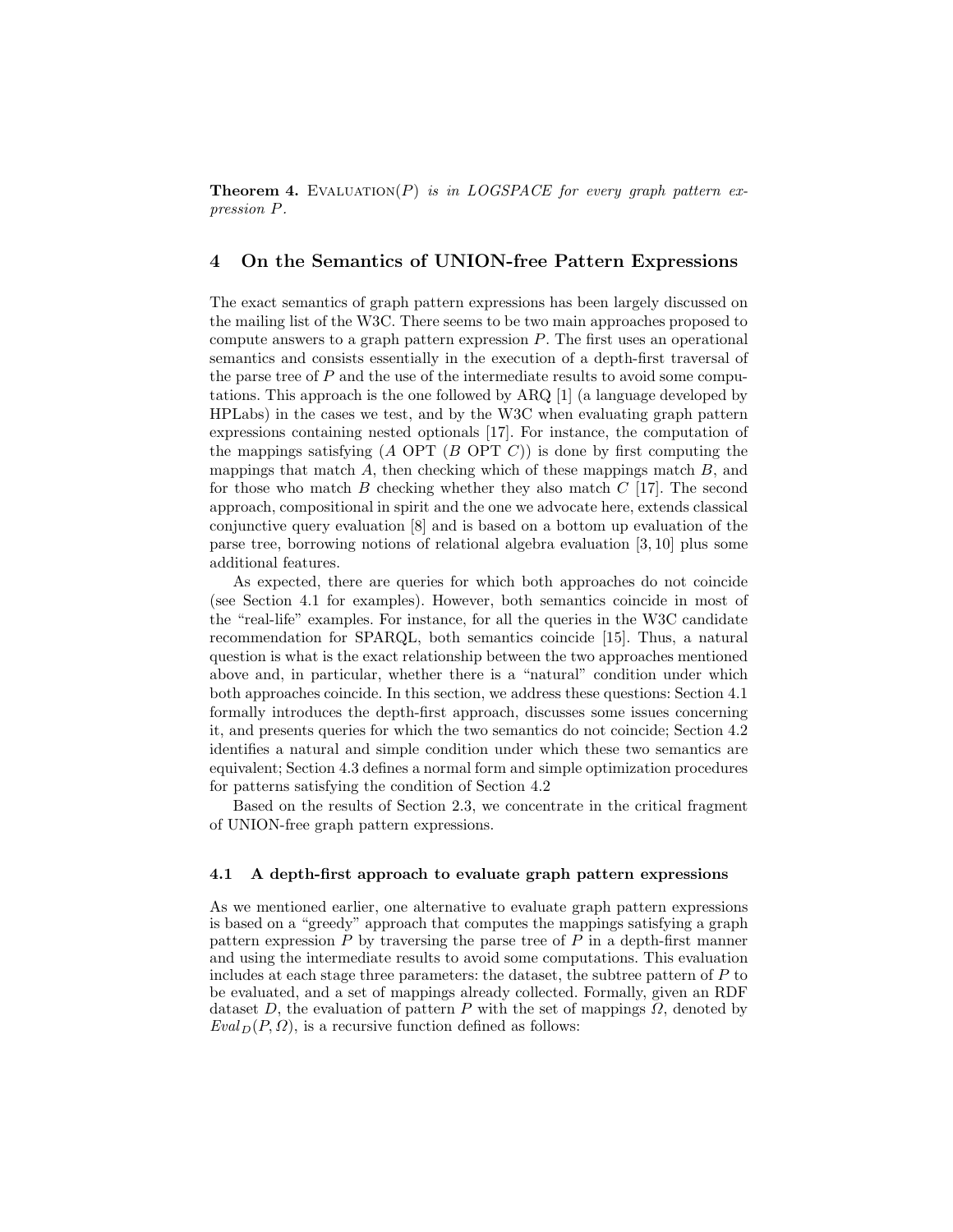$Eval_D(P: graph pattern expression, \Omega: set of mappings)$ 

- if  $\Omega = \emptyset$  then return( $\emptyset$ )
- if P is a triple pattern t then return( $\Omega \bowtie [t]_D$ )
- if  $P = (P_1 \text{ AND } P_2)$  then return  $Eval_D(P_2,Eval_D(P_1, \Omega))$
- if  $P = (P_1 \text{ OPT } P_2)$  then return  $Eval_D(P_1, \Omega) \bowtie eval_D(P_2,Eval_D(P_1, \Omega))$

if  $P = (P_1$  FILTER  $R)$  then return  $\{\mu \in \mathit{Eval}_D(P_1, \Omega) \mid \mu \models R\}$ 

Then, the evaluation of  $P$  against a dataset  $D$ , which we denote simply by  $Eval_D(P)$ , is  $Eval_D(P, {\mu_{\emptyset}})$ , where  $\mu_{\emptyset}$  is the mapping with empty domain.

*Example 2.* Assume that  $P = (t_1 \text{ OPT } (t_2 \text{ OPT } t_3))$ , where  $t_1, t_2$  and  $t_3$ are triple patterns. To compute  $Eval_D(P)$ , we invoke function  $Eval_D(P, \{\mu_{\emptyset}\}).$ This function in turn invokes function  $Eval_D(t_1, \{\mu_{\emptyset}\})$ , which returns  $[[t_1]]_D$ since  $t_1$  is a triple pattern and  $[[t_1]]_D \Join {\mu_{\emptyset}} = [[t_1]]_D$ , and then it invokes  $Eval_D((t_2 \text{ OPT } t_3), [t_1], L)$ . As in the previous case,  $Eval_D((t_2 \text{ OPT } t_3), [t_1], L)$ first invokes  $Eval_D(t_2, [t_1]]_D)$ , which returns  $[[t_1]]_D \Join [[t_2]]_D$  since  $t_2$  is a triple pattern, and then it invokes  $Eval_D(t_3, [t_1]]_D \times [t_2]]_D$ ). Since  $t_3$  is a triple pattern, the latter invocation returns  $[[t_1]]_D \Join [[t_2]]_D \Join [[t_3]]_D$ . Thus, by the definition of Eval<sub>D</sub> we have that  $Eval_D((t_2 \text{ OPT } t_3), [[t_1]]_D)$  returns  $([[t_1]]_D \bowtie$  $[[t_2]]_D$ )  $\rtimes ([[t_1]]_D \Join [[t_2]]_D \Join [[t_3]]_D)$ . Therefore,  $Eval_D(P)$  returns

 $[[t_1]]_D \propto (([[t_1]]_D \bowtie [[t_2]]_D) \bowtie ([[t_1]]_D \bowtie [[t_2]]_D \bowtie [[t_3]]_D)).$ 

Note that the previous result coincides with the evaluation algorithm proposed by the W3C for graph pattern  $(t_1$  OPT  $(t_2$  OPT  $t_3)$  [17], as we first compute the mappings that match  $t_1$ , then we check which of these mappings match  $t_2$ , and for those who match  $t_2$  we check whether they also match  $t_3$ . Also note that the result of  $Eval_D(P)$  is not necessarily the same as  $[|P|]_D$  since  $||(t_1 \text{ OPT } (t_2 \text{ OPT } t_3)||_D = ||t_1||_D \otimes (||t_2||_D \otimes ||t_3||_D).$  In Example 3 we actually show a case where the two semantics do not coincide.

Some issues in the depth-first approach There are two relevant issues to consider when using the depth-first approach to evaluate SPARQL queries. First, this approach is not compositional. For instance, the result of  $Eval_D(P)$  cannot in general be used to obtain the result of  $Eval_D((P' \text{ OPT } P))$ , or even the result of  $Eval_D((P' \text{ AND } P))$ , as  $Eval_D(P)$  results from the computation of  $Eval_D(P, \{\mu_{\emptyset}\})$  while  $Eval_D((P' \text{ OPT } P))$  results from the computation of  $\Omega = \text{Eval}_D(P', \{\mu_{\emptyset}\})$  and  $\text{Eval}_D(P, \Omega)$ . This can become a problem in cases of data integration where global answers are obtained by combining the results from several data sources; or when storing some pre–answered queries in order to obtain the results of more complex queries by composition. Second, under the depth-first approach some natural properties of widely used operators do not hold, which may confuse some users. For example, it is not always the case that  $Eval_D((P_1 \text{ AND } P_2)) = eval_D((P_2 \text{ AND } P_1))$ , violating the commutativity of the conjunction and making the result to depend on the order of the query.

Example 3. Let D be the RDF dataset shown in Example 1 and consider the pattern  $P = ((?X, name, paul) OPT ((?Y, name, george) OPT (?X, email, ?Z))).$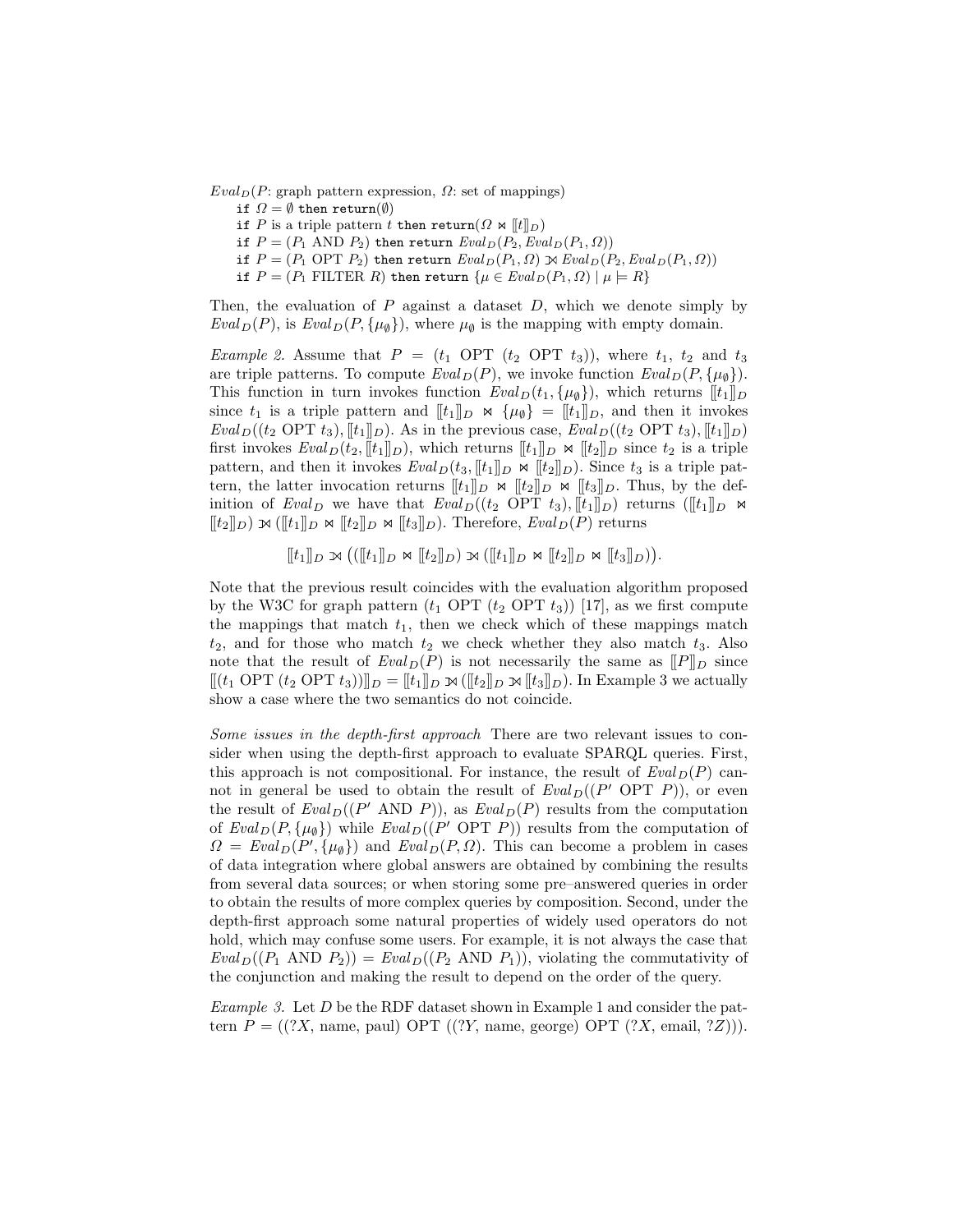Then  $[PP]_D = {\{?X \rightarrow B_1\}}, \text{ that is, } [PP]_D \text{ contains only one mapping.}$ On the other hand, following the recursive definition of  $Eval_D$  we obtain that  $Eval_D(P) = \{ \{?X \rightarrow B_1, ?Y \rightarrow B_3\} \}$ , which is different from  $[P]_D$ .

*Example 4 (Not commutativity of AND).* Let  $D$  be the RDF dataset in Example 1,  $P_1 = ((?X, name, paul) AND ((?Y, name, george) OPT (?X, email, ?Z)))$ and  $P_2 = (((?Y, name, george) OPT (?X, email, ?Z)) AND (?X, name, paul)).$ Then  $Eval_D(P_1) = \{ \{?X \rightarrow B_1, ?Y \rightarrow B_3\} \}$  while  $Eval_D(P_2) = \emptyset$ . Using the compositional semantics, we obtain  $[[P_1]]_D = [[P_2]]_D = \emptyset$ .

Let us mention that ARQ [1] gives the same non-commutative evaluation.

# 4.2 A natural condition ensuring  $[[P]]_D = \text{Eval}_D(P)$

If for a pattern P we have that  $[|P|]_D = \text{Eval}_D(P)$  for every RDF dataset D, then we have the best of both worlds for  $P$  as the compositional approach gives a formal semantics to  $P$  while the depth-first approach gives an efficient way of evaluating it. Thus, it is desirable to identify natural syntactic conditions on P ensuring  $[|P|]_D = \text{Eval}_D(P)$ . In this section, we introduce one such condition.

One of the most delicate issues in the definition of a semantics for graph pattern expressions is the semantics of OPT operator. A careful examination of the conflicting examples reveals a common pattern: A graph pattern  $P$  mentions an expression  $P' = (P_1 \text{ OPT } P_2)$  and a variable ?X occurring both inside  $P_2$  and outside  $P'$  but not occurring in  $P_1$ . For instance, in the graph pattern expression shown in Example 3:

 $P = ((?X, name, paul) OPT ((?Y, name, george) OPT (?X, email, ?Z))).$ 

variable ?X occurs both inside the optional part of the sub-pattern  $P' = ((?Y, ...)$ name, george) OPT  $(?X, \text{ email}, ?Z)$  and outside P' in the triple  $(?X, \text{name},$ paul), but it is not mentioned in  $(?Y$ , name, george).

What is unnatural about graph pattern P is the fact that  $(?X, \text{ email}, ?Z)$  is giving optional information for  $(?X,$  name, paul) but in P appears as giving optional information for (?Y, name, george). In general, graph pattern expressions having the condition mentioned above are not natural. In fact, no queries in the W3C candidate recommendation for SPARQL [15] exhibit this condition. This motivates the following definition:

**Definition 4.** A graph pattern  $P$  is well designed if for every occurrence of a sub-pattern  $P' = (P_1 \text{ OPT } P_2)$  of P and for every variable ?X occurring in P, the following condition holds:

if ?X occurs both inside  $P_2$  and outside  $P'$ , then it also occurs in  $P_1$ .

Graph pattern expressions that are not well designed are shown in Examples 3 and 4. For all these patterns, the two semantics differ. The next result shows a fundamental property of well-designed graph pattern expressions, and is a welcome surprise as a very simple restriction on graph patterns allows the users of SPARQL to alternatively use any of the two semantics shown in this section: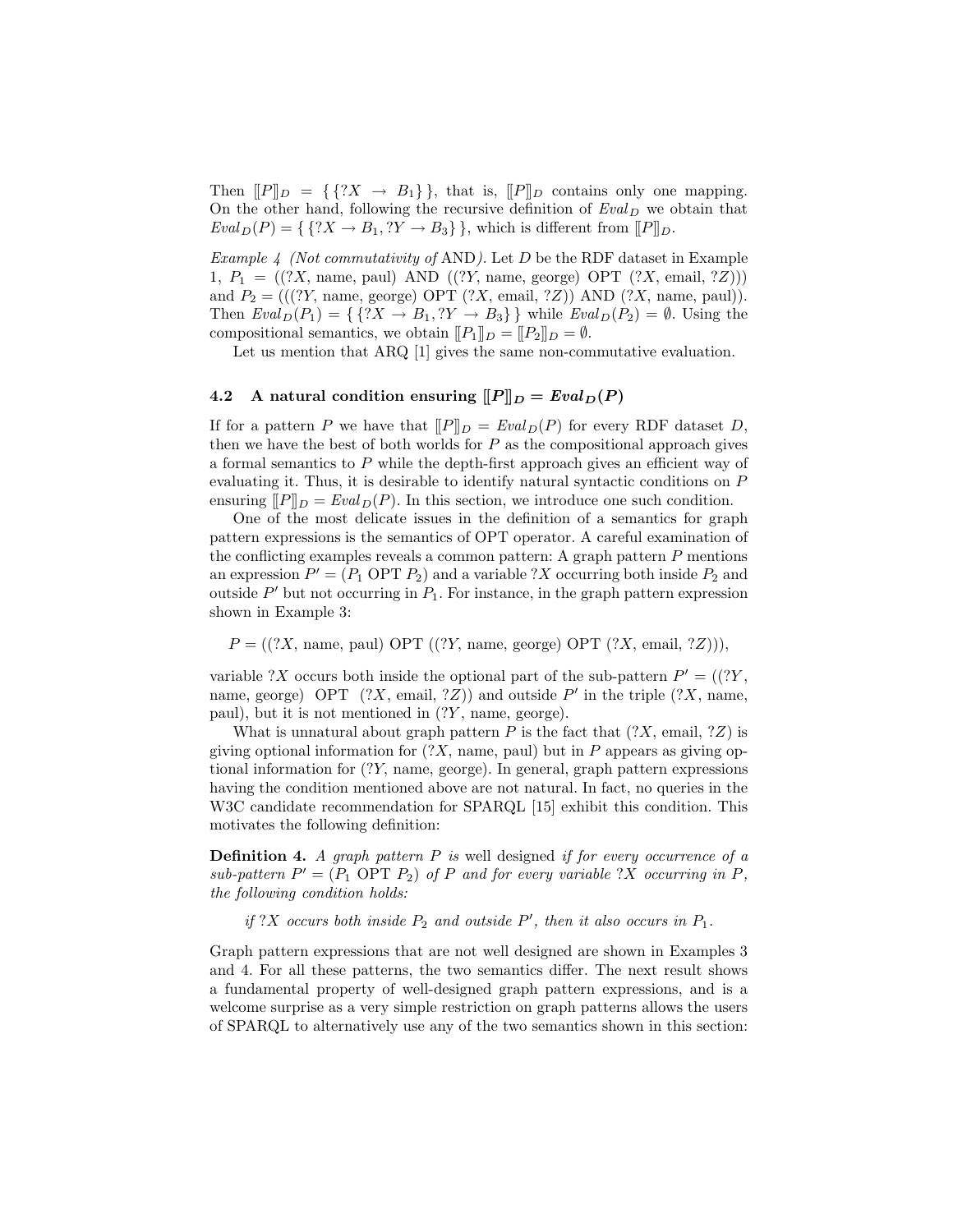**Theorem 5.** Let  $D$  be an RDF dataset and  $P$  a well-designed graph pattern expression. Then  $Eval_D(P) = ||P||_D$ .

#### 4.3 Well-designed patterns and normalization

Due to the evident similarity between certain operators of SPARQL and relational algebra, a natural question is whether the classical results of normal forms and optimization in relational algebra are applicable in the SPARQL context. The answer is not straightforward, at least for the case of optional patterns and its relational counterpoint, the left outer join. The classical results about outer join query reordering and optimization by Galindo-Legaria and Rosenthal [7] are not directly applicable in the SPARQL context because they assume constraints on the relational queries that are rarely found in SPARQL. The first and more problematic issue, is the assumption on predicates used for joining (outer joining) relations to be null-rejecting [7]. In SPARQL, those predicates are implicit in the variables that the graph patterns share and by the definition of compatible mappings they are never *null-rejecting*. In [7] the queries are also enforced not to contain Cartesian products, situation that occurs often in SPARQL when joining graph patterns that do not share variables. Thus, specific techniques must be developed in the SPARQL context.

In what follows we show that the property of a pattern being well designed has important consequences for the study of normalization and optimization for a fragment of SPARQL queries. We will restrict in this section to graph patterns without FILTER.

Proposition 2. Given a well-designed graph pattern P, if the left hand sides of the following equations are sub-patterns of  $P$ , then:

$$
(P_1 \text{ AND } (P_2 \text{ OPT } P_3)) \equiv ((P_1 \text{ AND } P_2) \text{ OPT } P_3), \tag{2}
$$

$$
((P_1 \text{ OPT } P_2) \text{ OPT } P_3) \equiv ((P_1 \text{ OPT } P_3) \text{ OPT } P_2).
$$
 (3)

Moreover, in both equivalences, if one replaces in P the left hand side by the right hand side, then the resulting pattern is still well designed.

¿From this proposition plus associativity and commutativity of AND, it follows:

**Theorem 6.** Every well-designed graph pattern  $P$  is equivalent to a pattern in the following normal form:

 $(\cdots (t_1 \text{ AND } \cdots \text{ AND } t_k) \text{ OPT } O_1) \text{ OPT } O_2) \cdots) \text{ OPT } O_n$ , (4)

where each  $t_i$  is a triple pattern,  $n \geq 0$  and each  $O_i$  has the same form (4).

The proof of the theorem is based on term rewriting techniques. The next example shows the benefits of using the above normal form.

Example 5. Consider dataset D of Example 1 and well-designed pattern  $P =$  $(((?X, name, ?Y) OPT (?X, email, ?E)) AND (?X, phone, 888-4537)).$  The normalized form of P is  $P' = (((?X, \text{name}, ?Y) \text{ AND } (?X, \text{phone}, 888-4537)) \text{ OPT}$  $(?X, \text{email}, ?E)$ ). The advantage of evaluating  $P'$  over P follows from a simple counting of maps.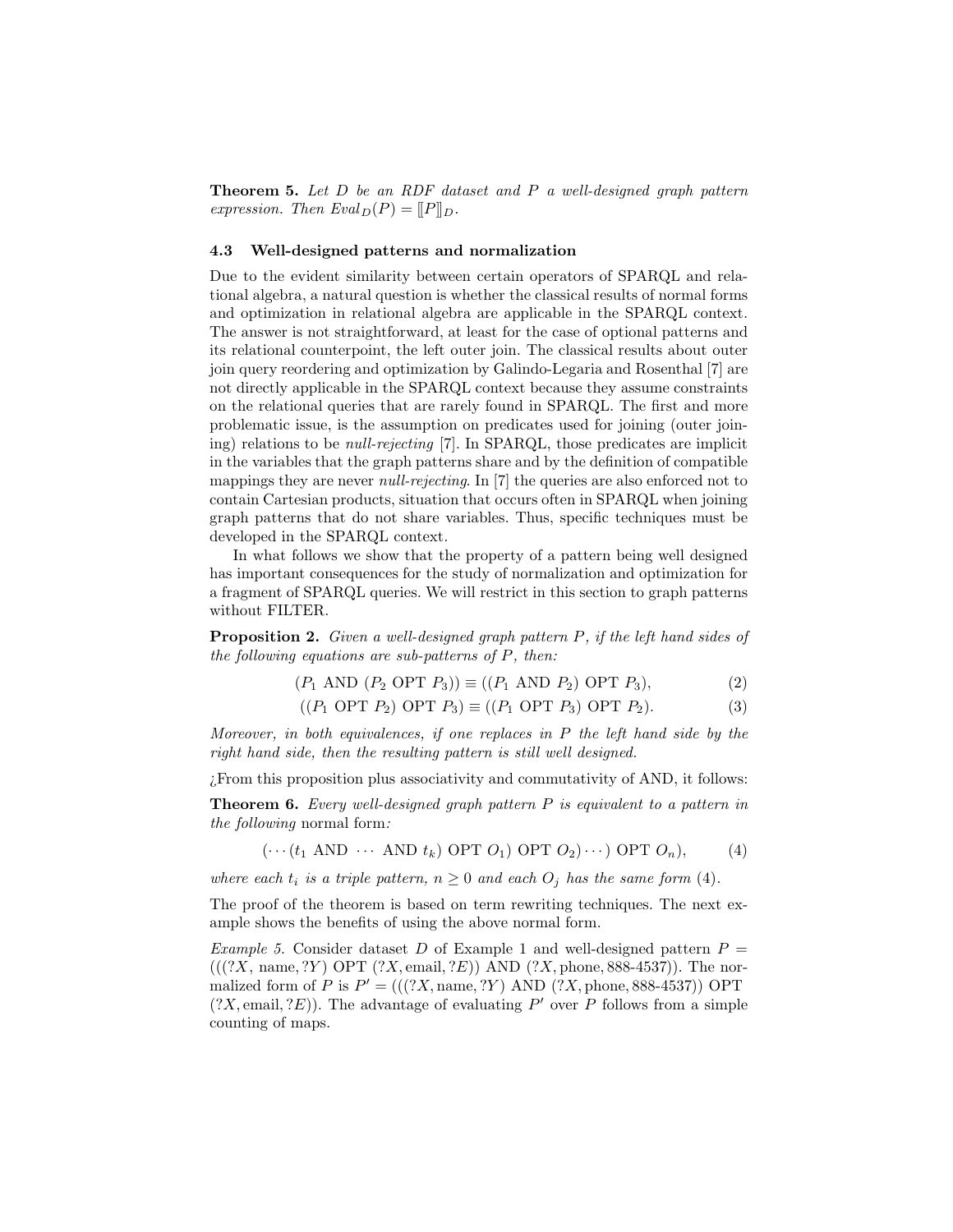Two examples of implicit use of the normal form. There are implementations (not ARQ[1]) that do not permit nested optionals, and when evaluating a pattern they first evaluate all patterns that are outside optionals and then extend the results with the matchings of patterns inside optionals. That is, they are implicitly using the normal form mentioned above. In [3], when evaluating a graph pattern with relational algebra, a similar assumption is made. First the join of all triple patterns is evaluated, and then the optional patterns are taken into account. Again, this is an implicit use of the normal form.

## 5 Related Work and Conclusions

Related Work A rich source on the intended semantics of the constructors of SPARQL are the discussions around W3C document [15], which is still in the stage of Candidate Recommendation. Nevertheless, systematic and comprehensive approaches to define the semantics are not present, and most of the discussion is based on use cases.

In [15], in defining the semantics of SPARQL a notion of entailment is introduced with the idea of making the definition generic enough to support notions more general than simple entailment (e.g. OWL entailment [14], etc.). Current developments of the W3C (August 2006) have not settled yet this issue. What is clear consensus is that in the case of simple RDF any definition should coincide with subgraph matching, which is the approach followed in this paper.

Cyganiak [3] presents a relational model of SPARQL. The author uses relational algebra operators (join, left outer join, projection, selection, etc.) to model SPARQL SELECT clauses. The central idea in [3] is to make a correspondence between SPARQL queries and relational algebra queries over a single relation  $T(S, P, O)$ . Indeed a translation system between SPARQL and SQL is outlined. The system needs extensive use of COALESCE and IS NULL operations to resemble SPARQL features. The relational algebra operators and their semantics in [3] are similar to our operators and have similar syntactic and semantic issues. With different motivations, but similar philosophy, Harris [10] presents an implementation of SPARQL queries in a relational database engine. He uses relational algebra operators similar to [3]. This line of work, which models the semantics of SPARQL based on the semantics of some relational operators, seems to be very influent in the decisions on the W3C semantics of SPARQL.

De Bruin et al. [4] address the definition of mapping for SPARQL from a logical point of view. It slightly differs from the definition in [15] on the issue of blank nodes. Although De Bruin et al.'s definition allows blank nodes in graph patterns, it is similar to our definition which does not allow blanks in patterns. In their approach, these blanks play the role of "non-distinguished" variables, that is, variables which are not presented in the answer.

Franconi and Tessaris [5], in an ongoing work on the semantics of SPARQL, formally define the solution for a basic graph pattern (an RDF graph with variables) as a set of partial functions. They also consider RDF datasets and several forms of RDF–entailment. Finally, they propose high level operators  $(Join,$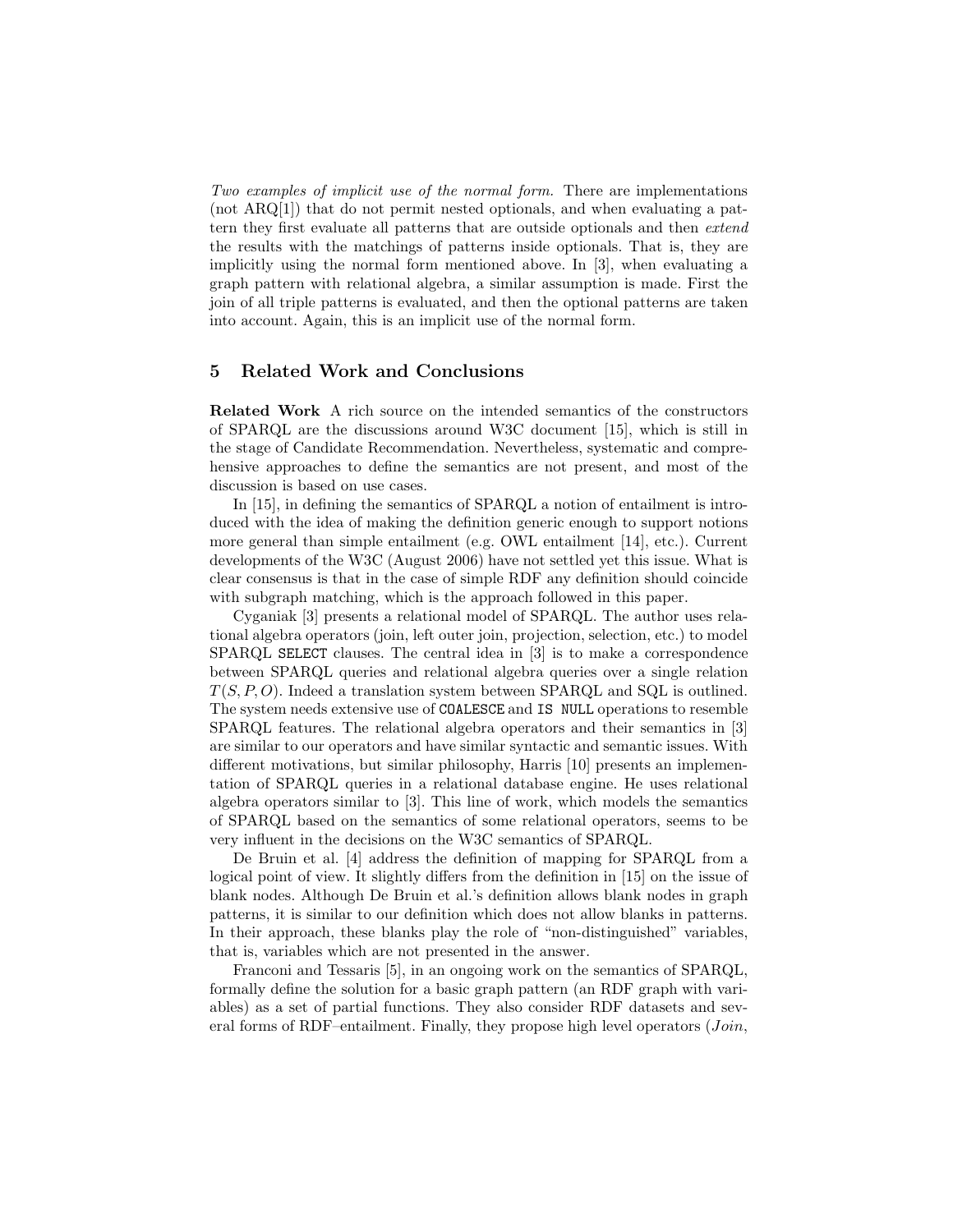Optional, etc.) that take set of mappings and give set of mappings, but currently they do not have formal definitions for them, stating only their types.

There are several works on the semantics of RDF query languages which tangentially touch the issues addressed by SPARQL. Gutierrez et al. [8] discuss the basic issues of the semantics and complexity of a conjunctive query language for RDF with basic patterns which underlies the basic evaluation approach of SPARQL. Haase et al. [9] present a comparison of functionalities of pre-SPARQL query languages, many of which served as inspiration for the constructs of SPARQL. Nevertheless, there is no formal semantics involved.

The idea of having an algebraic query language for RDF is not new. In fact, there are several proposals. Chen et al. [2] present a set of operators for manipulating RDF graphs, Frasincar et al. [6] study algebraic operators on the lines of the RQL query language, and Robertson [16] introduces an algebra of triadic relations for RDF. Although they evidence the power of having an algebraic approach to query RDF, the frameworks presented in each of these works makes not evident how to model with them the constructors of SPARQL.

Finally Serfiotis et al. [18] study RDFS query fragments using a logical framework, presenting results on the classical database problems of containment and minimization of queries for a model of RDF/S. They concentrate on patterns using the RDF/S vocabulary of classes and properties in conjunctive queries, making the overlap with our fragment and approach almost empty.

Concluding remarks The query language SPARQL is in the process of standardization, and in this process the semantics of the language plays a key role. A formalization of a semantics will be beneficial on several grounds: help identify relationships among the constructors that stay hidden in the use cases, identify redundant and contradicting notions, study the expressiveness and complexity of the language, help in optimization, etc.

In this paper, we provided such a formal semantics for the graph pattern matching facility, which is the core of SPARQL. We isolated a fragment which is rich enough to present the main issues and favor a good formalization. We presented a formal semantics, made observations to the current syntax based on it, and proved several properties of it. We did a complexity analysis showing that unlimited used of OPT could lead to high complexity, namely PSPACE. We presented an alternative formal procedural semantics which closely resembles the one used by most developers. We proved that under simple syntactic restrictions both semantics are equivalent, thus having the advantages of a formal compositional semantics and the efficiency of a procedural semantics. Finally, we discussed optimization based on relational algebra and show limitations based on features of SPARQL. On these lines, we presented optimizations based on normal forms.

The approach followed in this paper for simple RDF can be extended to RDFS using the method proposed in [8], which introduces the notion of normal form for RDF graphs. This notion can be used to extend to RDFS the graphtheoretic characterization of simple RDF entailment. Then by replacing an RDF graph by its unique normal form, all the semantic results of this paper are